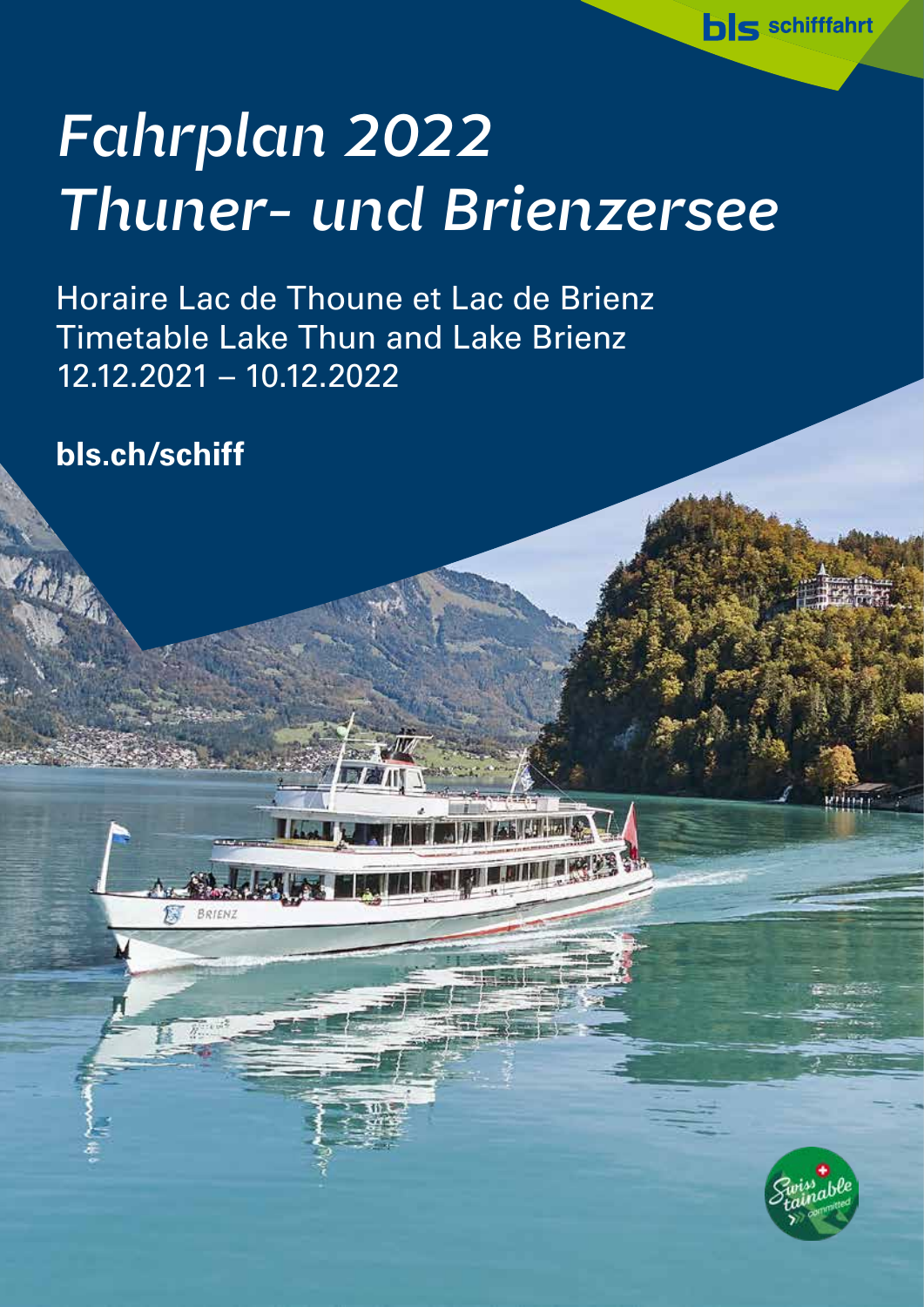

#### **Einstiegsorte Schiffe Embarcadère Boat boarding points**

Thun: Seestrasse 9, 3600 Thun Interlaken West: Kanalpromenade 1, 3800 Interlaken Spiez: Seestrase 69, 3700 Spiez

Interlaken Ost: Lanzenen 1, 3800 Interlaken Brienz: Quai 1, 3855 Brienz

Öffnungszeiten Schiffstationen: bls.ch/schiffstationen Opening hours boat stations: bls.ch/schiffstationen Heures d'ouverture des débarcadères: bls.ch/schiffstationen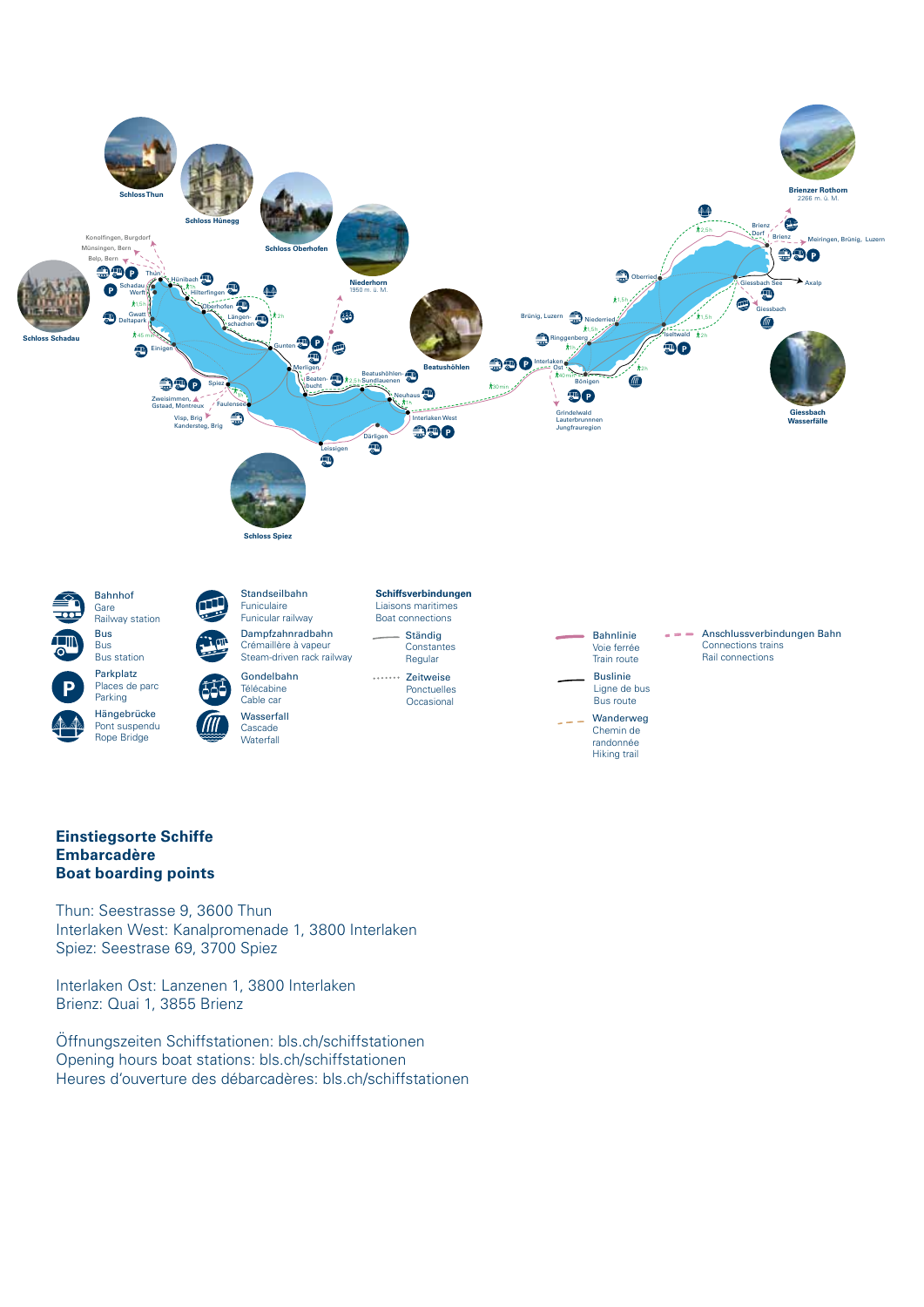# Information & Reservation

BLS Schifffahrt | Navigation | Interlaken Lake Cruises Schiffcatering Thuner- und Brienzersee Lachenweg 19 CH-3604 Thun Tel. +41 58 327 48 11

schiff@bls.ch info@schiffcatering-thunersee.ch **bls.ch/schiff schiffcatering-thunersee.ch**

**Fahrplanänderungen vorbehalten, bitte informieren Sie sich vor Ihrer Reise auf bls.ch/schiff L'horaire est susceptible d'être modifié, veuillez donc le consulter avant votre voyage sur bls.ch/bateau We reserve the right to make changes to the timetable; please check before travelling by visiting bls.ch/boat** 



#### **Allgemeine Hinweise**

- Für Gruppen ab 20 Personen obligatorische, zuschlagsfreie Voranmeldung erforderlich.
- Fahrradtransport möglich, Platzzahl beschränkt. Reservation nicht möglich.
- Alle Kurse im Hauptdeck und alle Haltestellen sind rollstuhlgängig.
- Fahrplan bei Sturm, Nebel, zu hohem oder zu niedrigem Wasserstand ohne Gewähr.

#### **Informations générales**

- Annonce préalable obligatoire (gratuite) pour les groupes à partir de 20 personnes.
- Le transport de vélos est possible, le nombre de places est limité. Réservation n'est pas possible.
- Le pont principal sur toutes les courses ainsi que l'ensemble des arrêts sont accessibles aux fauteuils roulants.
- En cas de tempête, de brouillard, de niveau des eaux trop haut ou trop bas, l'horaire n'est pas garanti.

#### **General information**

- For groups of 20 or more persons, it is compulsory to make an advance booking at no extra charge
- Bicycle transport possible; limited number of spaces. Reservation not possible.
- All cruises on the main deck and all stops are wheelchair accessible.
- Timetable subject to change in case of storms, fog or a water level that is too high or too low.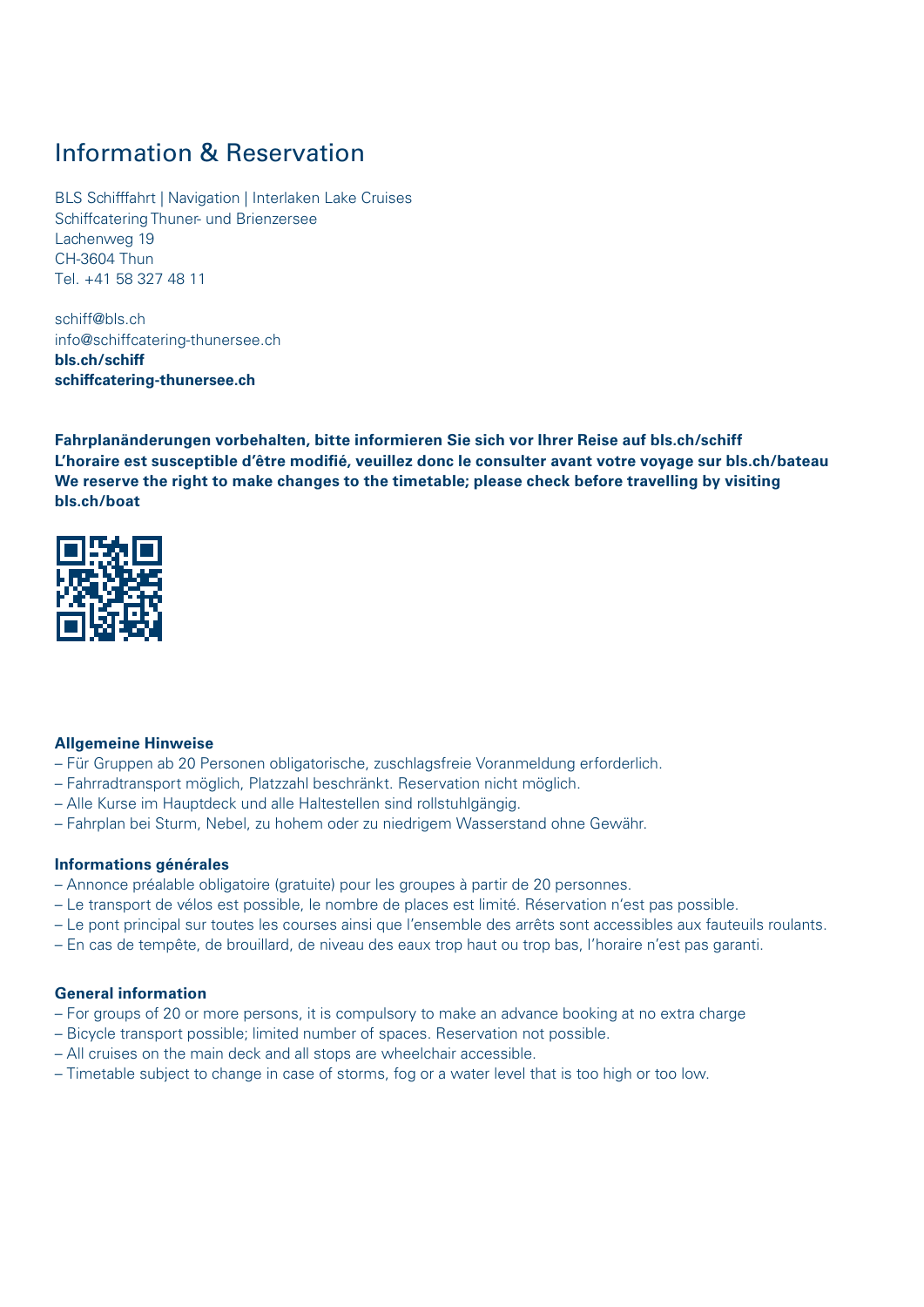# Fahrplan Thunersee Horaires lac de Thoune | Timetable Lake Thun

# WINTER | HIVER LAC DE | WINTER LAKE

12.12.2021–8.4.2022

| <b>Brig</b><br><b>Visp</b><br>Thun<br>Bern                                                                                 | O<br>≏ |                        | 8.48<br>8.57<br>9.34<br>9.07                                    |                                               | 10.48<br>10.57<br>11.34<br>11.07<br>11.25          |                    | 11.48<br>11.57<br>12.34<br>12.07                                                       |    |
|----------------------------------------------------------------------------------------------------------------------------|--------|------------------------|-----------------------------------------------------------------|-----------------------------------------------|----------------------------------------------------|--------------------|----------------------------------------------------------------------------------------|----|
| Thun<br>Verkehrstage   Jours de<br>circulation   Days of<br>operation                                                      | O      |                        | 9.25<br>7<br><b>Sonntag</b><br><b>Dimanche</b><br><b>Sunday</b> | <b>Täglich</b><br>Chaque jour<br><b>Daily</b> |                                                    |                    | 12.25<br><b>Täglich</b><br>Chaque jour<br><b>Daily</b><br>ab dès from<br>$25.12 - 2.1$ |    |
| Kurs   Course   Cruise                                                                                                     |        | (2)                    | 109                                                             | ×                                             | 13                                                 | ×                  |                                                                                        | 15 |
| Thun (See)<br>Hünibach (See)<br>Hilterfingen (See)<br>Oberhofen am Thunersee<br>Gunten (See)<br><b>Spiez Schiffstation</b> | O      | <b>THUNERSEEBRUNCH</b> | 9.40<br>9.51<br>9.57<br>10.03<br>10.24                          |                                               | 11.40<br>11.51<br>11.57<br>12.03<br>12.16<br>12.26 | <b>WINTERDAMPI</b> | 12.40<br>12.51<br>12.57<br>13.03<br>13.16<br>13.26                                     |    |
| <b>Spiez Schiffstation</b><br>Faulensee (See)<br>Merligen (See)<br>Beatenbucht (See)                                       |        |                        |                                                                 |                                               | 12.28<br>12.40<br>12.55<br>13.02                   |                    | 13.28<br>13.40<br>13.55<br>14.02                                                       |    |
| Beatushöhlen-Sundlauenen<br>Neuhaus (Unterseen) (See)<br>Interlaken West (See)                                             | O      |                        |                                                                 |                                               | 13.17<br>13.25<br>13.49                            |                    | 14.17<br>14.49                                                                         |    |
| <b>Interlaken West</b><br><b>Interlaken Ost</b>                                                                            | ≏<br>O |                        |                                                                 |                                               | 13.53<br>13.58                                     |                    | 14.53<br>14.58                                                                         |    |

| Interlaken Ost<br>Interlaken West<br>O                                                              |                                                         | 14.00<br>14.04                                | 15.00<br>15.04                                                                       |
|-----------------------------------------------------------------------------------------------------|---------------------------------------------------------|-----------------------------------------------|--------------------------------------------------------------------------------------|
| Verkehrstage   Jours de<br>circulation   Days of<br>operation                                       | 7<br><b>Sonntag</b><br><b>Dimanche</b><br><b>Sunday</b> | <b>Täglich</b><br>Chaque jour<br><b>Daily</b> | <b>Täglich</b><br><b>Chaque</b> jour<br><b>Daily</b><br>ab dès from<br>$25.12 - 2.1$ |
| Kurs   Course   Cruise                                                                              | 110<br>(2)                                              | 14<br>×                                       | 16<br>X                                                                              |
| Interlaken West (See)<br>Neuhaus (Unterseen) (See)<br>Beatushöhlen-Sundlauenen<br>Beatenbucht (See) |                                                         | 14.10<br>14.35<br>14.43<br>14.58              | 15.10<br>15.43<br>15.58                                                              |
| Merligen (See)<br>Faulensee (See)<br><b>Spiez Schiffstation</b><br>റ                                |                                                         | 15.05<br>15.20<br>15.32                       | WINTERDAMPF<br>16.05<br>16.20<br>16.32                                               |
| <b>Spiez Schiffstation</b><br>Gunten (See)<br>Oberhofen am Thunersee                                | 10.26<br><b>THUNERSE</b><br>10.47                       | 15.34<br>15.44<br>15.57                       | 16.34<br>16.44<br>16.57                                                              |
| Hilterfingen (See)<br>Hünibach (See)<br>Thun (See)<br>O                                             | <b>EBRUNCH</b><br>10.53<br>10.59<br>11.10               | 16.03<br>16.09<br>16.20                       | 17.03<br>17.09<br>17.20                                                              |
| Thun<br>Ð<br>Bern<br>O                                                                              | 11.33<br>11.52                                          | 16.33<br>16.52                                | 17.33<br>17.52                                                                       |
| Thun<br>هت<br>Visp<br>O<br>Brig<br>O                                                                | 11.26<br>12.02<br>12.11                                 | 16.26<br>17.02<br>17.11                       | 17.26<br>18.02<br>18.11                                                              |

#### **Zeichenerklärung**

- **zuganschluss**
- $\mathbf{\mathsf{F}}$  Schiffsrestaurant
- (!) Schiffsbistro mit kalten und warmen Snacks
- $\triangle$  Dampfschiff Blümlisalp (Änderungen vorbehalten)
- **o** Ankunft
- 
- **7** Sonntag ohne Feiertage

#### **Explication des signes**

- **ED** Liaison ferroviaire
- q Restaurant de bord
- s Buffet à bord du bateau avec en-cas froids et chauds
- Bateau a vapeur Blümlisalp (sous réserve de modifications)
- o Arrivée
- **7** Dimanche sans fêtes générale

#### **Key to symbols**

- **Train connection**
- $\mathcal X$  Boat restaurant
- (!) Boat buffet with cold and hot snacks
- **E** Paddle steamer Blümlisalp (subject to change)
- o Arrival
- **7** Sunday without Public Holidays

Kurs | Course | Cruise 109/110 **Thunerseebrunch Brunch Lake Thun Brunch**

Kurs | Course | Cruise 15/16 **Dampfschiff Blümlisalp Bateau à vapeur Blümlisalp Paddle steamer Blümlisalp**

| Postau     |
|------------|
| wisch<br>۱ |

**Postautoanschlüsse Spiez** 

en Spiez Schiffstation und Spiez Bahnhof verkehrt ein Postauto. Spiez Schiffstation ab 10.55; 12.55; 13.55; 15.55; 16.55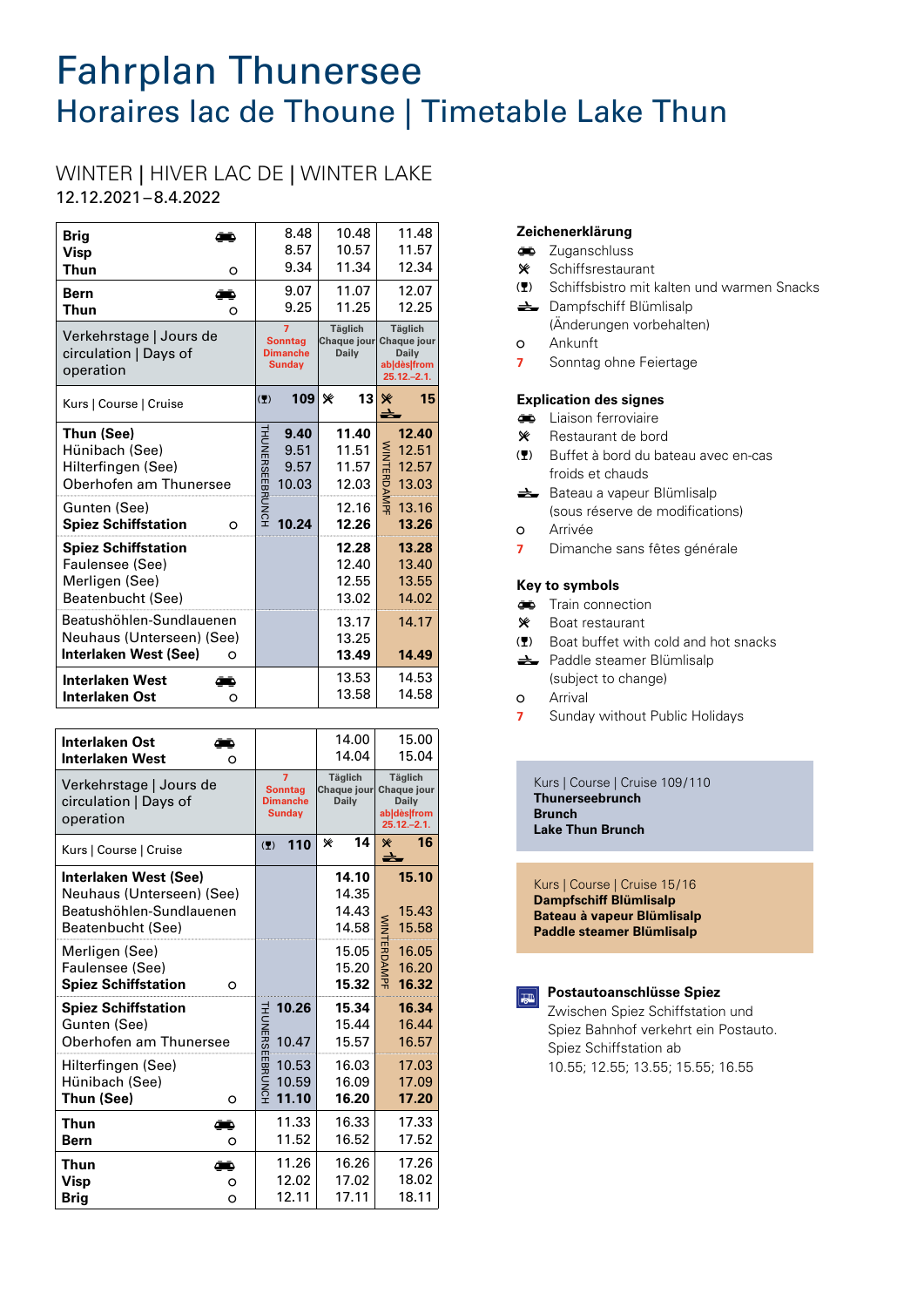## FRÜHLING THUNERSEE | PRINTEMPS LAC DE THOUNE | SPRING LAKE THUN 9.4.–25.5.2022

| <b>Brig</b><br><b>Visp</b><br><b>Thun</b><br>$\circ$<br><b>Bern</b><br>æ<br><b>Thun</b><br>O                             | 8.48<br>8.57<br>9.34<br>9.07<br>9.25   | 10.48<br>10.57<br>11.34<br>11.07<br>11.25     | 11.48<br>11.57<br>12.34<br>12.07<br>12.25                | 13.48<br>13.57<br>14.34<br>14.07<br>14.25 | 17.48<br>17.57<br>18.34<br>18.07<br>18.25                                          |
|--------------------------------------------------------------------------------------------------------------------------|----------------------------------------|-----------------------------------------------|----------------------------------------------------------|-------------------------------------------|------------------------------------------------------------------------------------|
| Verkehrstage   Jours de<br>circulation   Days of operation                                                               | Täglich<br>Chaque jour<br><b>Daily</b> | <b>Täglich</b><br>Chaque jour<br><b>Daily</b> | C.<br>Sa/So<br>Sa/Di<br>Sa/Su<br>ab dès from<br>7.5.2022 | Täglich<br>Chaque jour<br><b>Daily</b>    | 6<br><b>Samstag</b><br><b>Samedi</b><br><b>Saturday</b><br>ab dès from<br>7.5.2022 |
| Kurs   Course   Cruise                                                                                                   | 9<br>(2)                               | ×<br>13                                       | ×<br>15<br>스 비                                           | $(2)$ 119                                 | % 125<br>$\rightarrow$                                                             |
| Thun (See)<br>Hünibach (See)<br>Hilterfingen (See)<br>Oberhofen am Thunersee                                             | 9.40<br>9.51<br>9.57<br>10.03          | 11.40<br>11.51<br>11.57<br>12.03              | 12.40<br>12.51<br>12.57<br>13.03                         | 14.40<br>14.51<br>14.57<br>15.03          | 18.40<br>18.51<br>18.57<br>19.03                                                   |
| Längenschachen (See)<br><b>Gwatt Deltapark (See)</b><br>Einigen (See)<br>Gunten (See)<br><b>Spiez Schiffstation</b><br>O | 10.16<br>10.26                         | 12.16<br>12.26                                | 13.16<br>13.26                                           | 15.14<br>15.24<br>15.39<br>15.49          | 19.16<br>19.26                                                                     |
| <b>Spiez Schiffstation</b><br>Faulensee (See)<br>Merligen (See)<br>Beatenbucht (See)                                     | 10.28<br>10.40<br>10.55<br>11.02       | 12.28<br>12.40<br>12.55<br>13.02              | 13.28<br>13.40<br>13.55<br>14.02                         | 15.51<br>16.03<br>16.18<br>16.24          | 19.28<br>19.40<br>19.56<br>20.02                                                   |
| Beatushöhlen-Sundlauenen<br>Neuhaus (Unterseen) (See)<br>Interlaken West (See)<br>O                                      | 11.17<br>11.25<br>11.49                | 13.17<br>13.25<br>13.49                       | 14.17<br>14.49                                           |                                           |                                                                                    |
| <b>Interlaken West</b><br>ΞŌ<br><b>Interlaken Ost</b><br>$\Omega$                                                        | 11.53<br>11.58                         | 13.53<br>13.58                                | 14.53<br>14.58                                           |                                           |                                                                                    |

| <b>Interlaken Ost</b><br><b>Interlaken West</b><br>O                                                                                          | 12.00<br>12.04                                | 14.00<br>14.04                                | 15.00<br>15.04                                          |                                               |                                                                                    |
|-----------------------------------------------------------------------------------------------------------------------------------------------|-----------------------------------------------|-----------------------------------------------|---------------------------------------------------------|-----------------------------------------------|------------------------------------------------------------------------------------|
| Verkehrstage   Jours de<br>circulation   Days of operation                                                                                    | <b>Täglich</b><br>Chaque jour<br><b>Daily</b> | <b>Täglich</b><br>Chaque jour<br><b>Daily</b> | C<br>Sa/So<br>Sa/Di<br>Sa/Su<br>ab dès from<br>7.5.2022 | <b>Täglich</b><br>Chaque jour<br><b>Daily</b> | 6<br><b>Samstag</b><br><b>Samedi</b><br><b>Saturday</b><br>ab dès from<br>7.5.2022 |
| Kurs   Course   Cruise                                                                                                                        | ×<br>10                                       | ×<br>14                                       | ×<br>16<br>$\rightarrow$ $\pi$                          | $(2)$ 120                                     | ₩ 126<br>ᆇ                                                                         |
| <b>Interlaken West (See)</b><br>Neuhaus (Unterseen) (See)<br>Beatushöhlen-Sundlauenen<br>Beatenbucht (See)                                    | 12.10<br>12.35<br>12.43<br>12.58              | 14.10<br>14.35<br>14.43<br>14.58              | 15.10<br>15.43<br>15.58                                 | 16.25                                         | 20.03                                                                              |
| Merligen (See)<br>Faulensee (See)<br><b>Spiez Schiffstation</b><br>O                                                                          | 13.05<br>13.20<br>13.32                       | 15.05<br>15.20<br>15.32                       | 16.05<br>16.20<br>16.32                                 | 16.39<br>16.51                                | 20.20<br>20.32                                                                     |
| <b>Spiez Schiffstation</b><br>Gunten (See)<br>Einigen (See)<br><b>Gwatt Deltapark (See)</b><br>Längenschachen (See)<br>Oberhofen am Thunersee | 13.34<br>13.44<br>13.57                       | 15.34<br>15.44<br>15.57                       | 16.34<br>16.44<br>16.57                                 | 16.53<br>17.03<br>17.18<br>17.28              | 20.34<br>20.44<br>20.57                                                            |
| Hilterfingen (See)<br>Hünibach (See)<br>Thun (See)<br>O                                                                                       | 14.03<br>14.09<br>14.20                       | 16.03<br>16.09<br>16.20                       | 17.03<br>17.09<br>17.20                                 | 17.39<br>17.50                                | 21.03<br>21.09<br>21.20                                                            |
| <b>Thun</b><br>هة<br><b>Bern</b><br>O                                                                                                         | 14.33<br>14.52                                | 16.33<br>16.52                                | 17.33<br>17.52                                          | 17.59<br>18.21                                | 21.33<br>21.52                                                                     |
| <b>Thun</b><br>هة<br><b>Visp</b><br>O<br><b>Brig</b><br>O                                                                                     | 14.26<br>15.02<br>15.11                       | 16.26<br>17.02<br>17.11                       | 17.26<br>18.02<br>18.11                                 | 18.26<br>19.02<br>19.11                       |                                                                                    |

#### **Zeichenerklärung**

- **zuganschluss**
- q Schiffsrestaurant
- (!) Schiffsbistro mit kalten und warmen Snacks
- **E** Dampfschiff Blümlisalp (Änderungen vorbehalten)
- ~ Spielkajüte für Kinder ab 4 Jahren
- Halt ab 6 Personen auf Voranmeldung,  $\blacktriangle$ wochentags bis 12.00 Uhr des Vortages möglich: Tel. +41 58 327 48 11
- **o** Ankunft
- **C** Samstag/Sonntag/allg. Feiertage
- **6** Samstag

#### **Explication des signes**

- **ED** Liaison ferroviaire
- q Restaurant de bord
- (!) Buffet à bord du bateau avec en-cas froids et chauds
- E Bateau à vapeur (sous réserve de modifications)
- $\bullet$  Cabine de jeux à partir de 4 ans
- Desserte à partir de 6 personnes  $\blacktriangle$ selon accord par téléphone, possible en semaine jusqu'à 12 h la veille: tél. +41 58 327 48 11
- o Arrivée **C** Samedi/Dimanche/fêtes générale
- **6** Samedi

#### **Key to symbols**

- Train connection
- \* Boat restaurant
- (!) Boat buffet with cold and hot snacks
- **E** Paddle steamer Blümlisalp (subject to change)
- ~ Play cabin for children aged 4 and over  $\blacktriangle$ Stops for 6 people or more by prior arrangement, possible on weekdays until 12.00 noon the day before: Tel. +41 58 327 48 11
- o Arrival
- **C** Saturday/Sunday/Public Holidays
- **6** Saturday

#### Kurs | Course | Cruise 9 **Frühstücksschiff | Petit-déjeuner en**

**bateau | Breakfast Cruise** Sonntags: Thunerseebrunch | Dimanches: Brunch | Sundays: Lake Thun Brunch

Kurs | Course | Cruise 125/126 **Feierabendfahrt auf dem Dampfschiff Blümlisalp**  Samstag ab 7.5. **Promenade du soir sur le bateau à vapeur Blümlisalp** Samedi à partir de 7.5. **After-work Cruise on paddle steamer Blümlisalp** Saturday from 7.5.



#### **Postautoanschlüsse Spiez**  Zwischen Spiez Schiffstation und Spiez Bahnhof verkehrt ein Postauto Spiez Schiffstation ab: 10.55; 12.55; 13.55; 14.55; 15.55; 16.55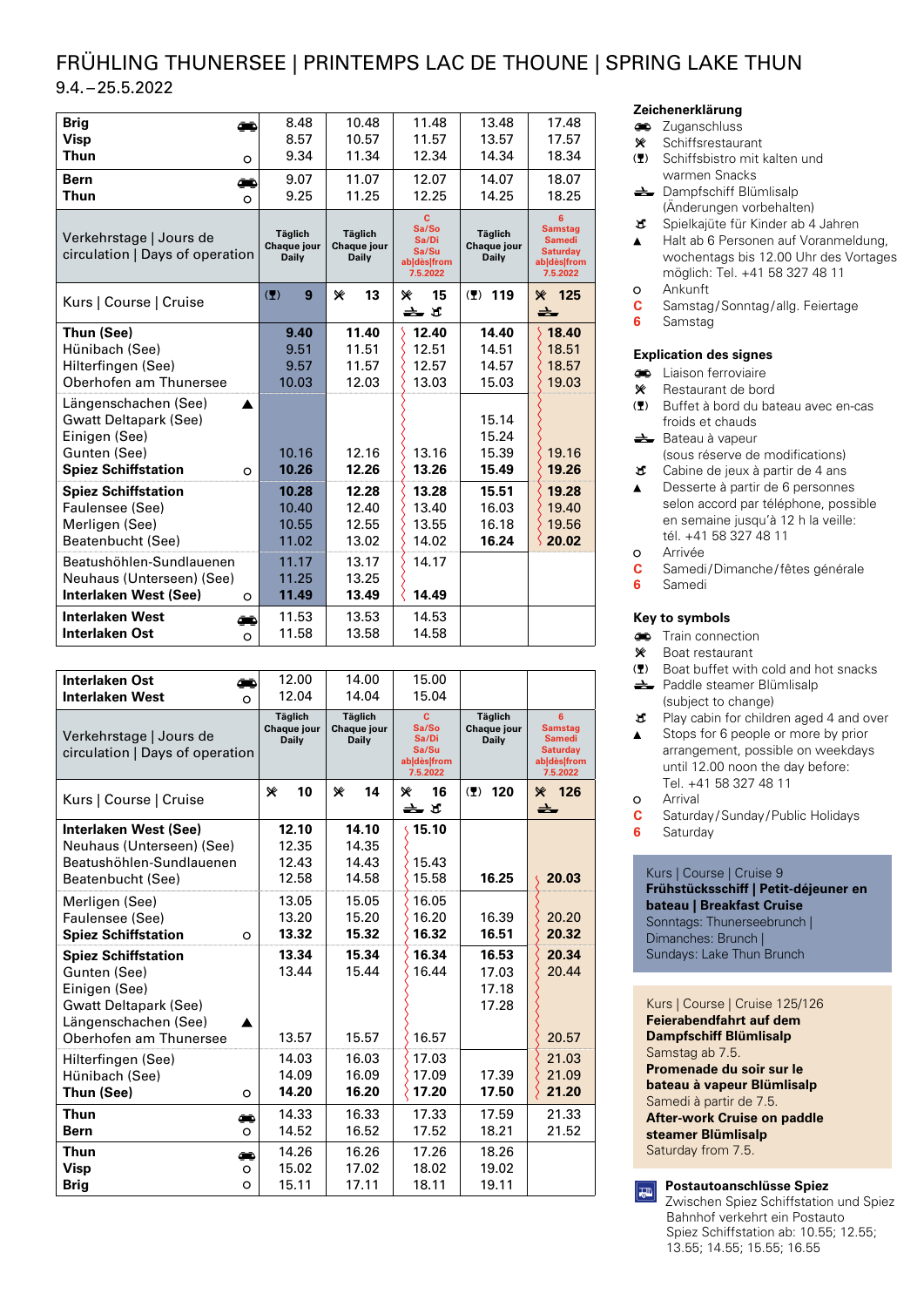# SOMMER THUNERSEE | ÉTÉ LAC DE THOUNE | SUMMER LAKE THUN

26.5. –23.10.2022

| Ō۵<br><b>Brig</b>                                                                                                                   | 7.48                                   | 8.48                                   | 10.48                                  | 11.48                                         | 12.48                                         | 14.48                           | 17.48          |
|-------------------------------------------------------------------------------------------------------------------------------------|----------------------------------------|----------------------------------------|----------------------------------------|-----------------------------------------------|-----------------------------------------------|---------------------------------|----------------|
| Visp                                                                                                                                | 7.57                                   | 8.57                                   | 10.57                                  | 11.57                                         | 12.57                                         | 14.57                           | 17.57          |
| Thun<br>$\circ$                                                                                                                     | 8.34                                   | 9.34                                   | 11.34                                  | 12.34                                         | 13.34                                         | 15.34                           | 18.34          |
| <b>Bern</b><br>ھە                                                                                                                   | 8.07                                   | 9.07                                   | 11.07                                  | 12.07                                         | 13.07                                         | 15.07                           | 18.07          |
| <b>Thun</b><br>$\circ$                                                                                                              | 8.25                                   | 9.25                                   | 11.25                                  | 12.25                                         | 13.25                                         | 15.25                           | 18.25          |
| Verkehrstage   Jours de<br>circulation   Days of operation                                                                          | <b>Täglich</b><br>Chaque jour<br>Daily | Täglich<br><b>Chaque jour</b><br>Daily | <b>Täglich</b><br>Chaque jour<br>Daily | Täglich<br><b>Chaque jour</b><br><b>Daily</b> | <b>Täglich</b><br>Chaque jour<br><b>Daily</b> | Täglich<br>Chaque jour<br>Daily |                |
| Kurs   Course   Cruise                                                                                                              | (2)<br>$\overline{ }$                  | 9<br>(2)                               | ×<br>13                                | ×<br>15<br>土工                                 | (2)<br>17                                     | (2)<br>21                       | ×<br>125<br>ᇰ  |
| Thun (See)                                                                                                                          | 8.40                                   | 9.40                                   | 11.40                                  | 12.40                                         | 13.40                                         | 15.40                           | 18.40          |
| Hünibach (See)                                                                                                                      | 8.51                                   | 9.51                                   | 11.51                                  | 12.51                                         | 13.51                                         | 15.51                           | 18.51          |
| Hilterfingen (See)                                                                                                                  |                                        | 9.57                                   | 11.57                                  | 12.57                                         | 13.57                                         | 15.57                           | 18.57          |
| Oberhofen am Thunersee                                                                                                              |                                        | 10.03                                  | 12.03                                  | 13.03                                         | 14.03                                         | 16.03                           | 19.03          |
| Längenschachen (See)<br>▲<br><b>Gwatt Deltapark (See)</b><br>Einigen (See)<br>Gunten (See)<br><b>Spiez Schiffstation</b><br>$\circ$ | 9.02<br>9.12<br>9.26                   | 10.16<br>10.26                         | 12.16<br>12.26                         | 13.16<br>13.26                                | 14.16<br>14.26                                | 16.16<br>16.26                  | 19.16<br>19.26 |
| <b>Spiez Schiffstation</b>                                                                                                          | 9.28                                   | 10.28                                  | 12.28                                  | 13.28                                         | 14.28                                         | 16.28                           | 19.28          |
| Faulensee (See)                                                                                                                     | 9.40                                   | 10.40                                  | 12.40                                  | 13.40                                         | 14.40                                         | 16.40                           | 19.40          |
| Merligen (See)                                                                                                                      |                                        | 10.55                                  | 12.55                                  | 13.55                                         | 14.55                                         | 16.55                           | 19.56          |
| Beatenbucht (See)                                                                                                                   | 9.54                                   | 11.02                                  | 13.02                                  | 14.02                                         | 15.02                                         | 17.02                           | 20.02          |
| Leissigen (See)                                                                                                                     | 10.10                                  |                                        |                                        |                                               |                                               |                                 |                |
| Beatushöhlen-Sundlauenen                                                                                                            |                                        | 11.17                                  | 13.17                                  | 14.17                                         | 15.17                                         | 17.17                           |                |
| Neuhaus (Unterseen) (See)                                                                                                           | 10.25                                  | 11.25                                  | 13.25                                  |                                               | 15.25                                         | 17.25                           |                |
| Interlaken West (See)<br>$\circ$                                                                                                    | 10.49                                  | 11.49                                  | 13.49                                  | 14.49                                         | 15.49                                         | 17.49                           |                |
| <b>Interlaken West</b><br>چھ                                                                                                        | 10.53                                  | 11.53                                  | 13.53                                  | 14.53                                         | 15.53                                         | 17.53                           |                |
| <b>Interlaken Ost</b><br>$\circ$                                                                                                    | 10.58                                  | 11.58                                  | 13.58                                  | 14.58                                         | 15.58                                         | 17.58                           |                |
|                                                                                                                                     |                                        |                                        |                                        |                                               |                                               |                                 |                |
| <b>Interlaken Ost</b><br>هه                                                                                                         | 11.00                                  | 12.00                                  | 14.00                                  | 15.00                                         | 16.00                                         | 18.00                           |                |

| Interlaken Ost<br><b>Interlaken West</b>                                                                                                      | هة<br>$\Omega$           | 11.00<br>11.04                   | 12.00<br>12.04                   | 14.00<br>14.04                   | 15.00<br>15.04                  | 16.00<br>16.04                   | 18.00<br>18.04                         |                         |
|-----------------------------------------------------------------------------------------------------------------------------------------------|--------------------------|----------------------------------|----------------------------------|----------------------------------|---------------------------------|----------------------------------|----------------------------------------|-------------------------|
| Verkehrstage   Jours de<br>circulation   Days of operation                                                                                    |                          | Täglich<br>Chaque jour<br>Daily  | Täglich<br>Chaque jour<br>Daily  | Täglich<br>Chaque jour<br>Daily  | Täglich<br>Chaque jour<br>Daily | Täglich<br>Chaque jour<br>Daily  | Täglich<br>Chaque jour<br><b>Daily</b> |                         |
| Kurs   Course   Cruise                                                                                                                        |                          | 8<br>(2)                         | ×<br>10                          | ₩<br>14                          | ×<br>16<br>土工                   | 18<br>(2)                        | ×<br>22                                | 126<br>×<br>스           |
| Interlaken West (See)<br>Neuhaus (Unterseen) (See)<br>Beatushöhlen-Sundlauenen<br>Leissigen (See)<br>Beatenbucht (See)                        |                          | 11.10<br>11.35<br>11.43<br>11.58 | 12.10<br>12.35<br>12.43<br>12.58 | 14.10<br>14.35<br>14.43<br>14.58 | 15.10<br>15.43<br>15.58         | 16.10<br>16.35<br>16.43<br>16.58 | 18.10<br>18.35<br>18.53<br>19.10       | 20.03                   |
| Merligen (See)<br>Faulensee (See)<br><b>Spiez Schiffstation</b>                                                                               | $\circ$                  | 12.05<br>12.20<br>12.32          | 13.05<br>13.20<br>13.32          | 15.05<br>15.20<br>15.32          | 16.05<br>16.20<br>16.32         | 17.05<br>17.20<br>17.32          | 19.17<br>19.32                         | 20.20<br>20.32          |
| <b>Spiez Schiffstation</b><br>Gunten (See)<br>Einigen (See)<br><b>Gwatt Deltapark (See)</b><br>Längenschachen (See)<br>Oberhofen am Thunersee |                          | 12.34<br>12.44<br>12.57          | 13.34<br>13.44<br>13.57          | 15.34<br>15.44<br>15.57          | 16.34<br>16.44<br>16.57         | 17.34<br>17.48<br>17.58          | 19.34<br>19.44<br>19.57                | 20.34<br>20.44<br>20.57 |
| Hilterfingen (See)<br>Hünibach (See)<br>Thun (See)                                                                                            | $\circ$                  | 13.03<br>13.09<br>13.20          | 14.03<br>14.09<br>14.20          | 16.03<br>16.09<br>16.20          | 17.03<br>17.09<br>17.20         | 18.09<br>18.20                   | 20.03<br>20.15                         | 21.03<br>21.09<br>21.20 |
| Thun<br><b>Bern</b>                                                                                                                           | هت<br>$\circ$            | 13.33<br>13.52                   | 14.33<br>14.52                   | 16.33<br>16.52                   | 17.33<br>17.52                  | 18.33<br>18.52                   | 20.33<br>20.52                         | 21.33<br>21.52          |
| Thun<br>Visp<br><b>Brig</b>                                                                                                                   | ذف<br>$\circ$<br>$\circ$ | 13.26<br>14.02<br>14.11          | 14.26<br>15.02<br>15.11          | 16.26<br>17.02<br>17.11          | 17.26<br>18.02<br>18.11         | 18.26<br>19.02<br>19.11          | 20.26<br>21.02<br>21.11                | 21.54<br>22.31<br>22.41 |

Kurs | Course | Cruise 7 **Frühstücksschiff | Petit-déjeuner en bateau | Breakfast Cruise**

Kurs | Course | Cruise 9 **Frühstücksschiff**  Sonntags: Thunerseebrunch **Petit-déjeuner en bateau** Dimanches: Brunch **Breakfast Cruise** Sundays: Lake Thun Brunch

Kurs | Course | Cruise 15/16 **Dampfschiff Blümlisalp Bateau à vapeur Blümlisalp Paddle steamer Blümlisalp** mit Spielkajüte | avec cabine du jeux | play cabine

Kurs | Course | Cruise 22 **Sonnenuntergangsfahrt**  Zug-Anschluss von Thun nach Interlaken West 20.24 Uhr

**Promenade en bateau au coucher du soleil** 

Connection train de Thun à Interlaken West 20.24 heures **Sunset Cruise**  Rail connection from Thun to Interlaken West 20.24 hours

**\* STI BUS (Linie 21) Hilterfingen ab 20.11 Hünibach an 20.15**

**Zeichenerklärung**

- **Execution**<br> **X** Schiffsrestaur
- Schiffsrestaurant
- (!) Schiffsbistro mit kalten und warmen Snacks
- Lampfschiff Blümlisalp (Änderungen vorbehalten)
- ~ Spielkajüte für Kinder ab 4 Jahren
- Halt ab 6 Personen auf Voranmeldung,  $\blacktriangle$ wochentags bis 12.00 Uhr des Vortages möglich: Tel. +41 58 327 48 11 Ä Ankunft
- Dienstag–Samstag: bis 17.9.

#### **Explication des signes**

- **Liaison ferroviaire**
- $\mathcal{R}$  Restaurant de bord<br>  $\mathcal{R}$  Buffet à bord du ba
- Buffet à bord du bateau avec en-cas froids et chauds
- Bateau a vapeur Blümlisalp (sous réserve de modifications)
- $\mathbf{\ddot{c}}$  Cabine de jeux à partir de 4 ans
- Desserte à partir de 6 personnes  $\blacktriangle$ selon accord par téléphone, possible en semaine jusqu'à 12 h la veille: tél. +41 58 327 48 11 o Arrivée
- Mardi–Samedi: jusqu'à 17.9.

#### **Key to symbols**

- **Train connection**
- $%$  Boat restaurant<br>( $\P$ ) Boat buffet with
- Boat buffet with cold and hot snacks
- $\triangle$  Paddle steamer Blümlisalp (subject to change)
- $\mathbf{\ddot{c}}$  Play cabin for children aged 4 and over Stops for 6 people or more by prior
- arrangement, possible on weekdays until 12.00 noon the day before: Tel. +41 58 327 48 11 C Arrival
- Tuesday– Saturday: until 17.9.

Kurs | Course | Cruise 125/126 **Feierabendfahrt auf dem Dampfschiff Blümlisalp**  Dienstag–Samstag: bis 17.9. **Promenade du soir sur le bateau à vapeur Blümlisalp**

 Mardi–Samedi: jusqu'à 17.9. **After-work Cruise on paddle** 

**steamer Blümlisalp** ◆ Tuesday- Saturday: until 17.9.

#### **Postautoanschlüsse Spiez**   $\boxed{7}$

Zwischen Spiez Schiffstation und Spiez Bahnhof verkehrt ein Postauto. Spiez Schiffstation ab: 9.55; 10.55; 12.55; 13.55; 14.55; 15.55; 16.55; 17.55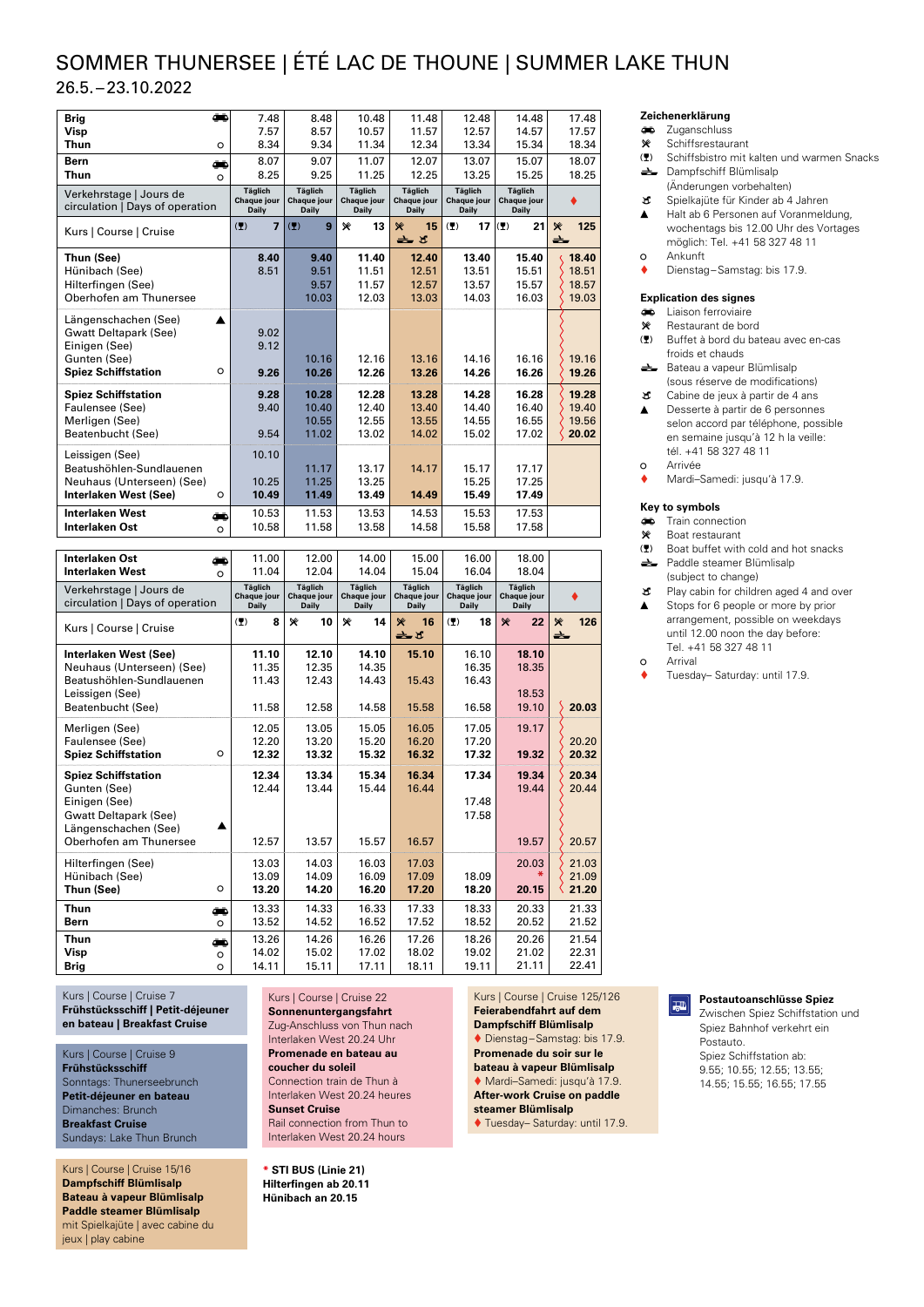### HERBST THUNERSEE | AUTOMNE LAC DE THOUNE | AUTUMN LAKE THUN 24.10. –13.11.2022

| <b>Brig</b><br><b>Visp</b>                                                                                                                    | æ<br>o  | 8.48<br>8.57                           | 10.48<br>10.57                         | 13.48<br>13.57                         |
|-----------------------------------------------------------------------------------------------------------------------------------------------|---------|----------------------------------------|----------------------------------------|----------------------------------------|
| Thun<br>Bern                                                                                                                                  | ھە      | 9.34<br>9.07                           | 11.34<br>11.07                         | 14.34<br>14.07                         |
| Thun                                                                                                                                          | O       | 9.25                                   | 11.25                                  | 14.25                                  |
| Verkehrstage   Jours de<br>circulation   Days of operation                                                                                    |         | <b>Täglich</b><br>Chaque jour<br>Daily | <b>Täglich</b><br>Chaque jour<br>Daily | <b>Täglich</b><br>Chaque jour<br>Daily |
| Kurs   Course   Cruise                                                                                                                        |         | (2)<br>9                               | ×<br>13                                | (2)<br>119                             |
| Thun (See)<br>Hünibach (See)<br>Hilterfingen (See)<br>Oberhofen am Thunersee                                                                  |         | 9.40<br>9.51<br>9.57<br>10.03          | 11.40<br>11.51<br>11.57<br>12.03       | 14.40<br>14.51<br>14.57<br>15.03       |
| Längenschachen (See)<br><b>Gwatt Deltapark (See)</b><br>Einigen (See)<br>Gunten (See)<br><b>Spiez Schiffstation</b>                           | ▲<br>O  | 10.16<br>10.26                         | 12.16<br>12.26                         | 15.14<br>15.24<br>15.39<br>15.49       |
| <b>Spiez Schiffstation</b><br>Faulensee (See)<br>Merligen (See)<br>Beatenbucht (See)                                                          |         | 10.28<br>10.40<br>10.55<br>11.02       | 12.28<br>12.40<br>12.55<br>13.02       | 15.51<br>16.03<br>16.18<br>16.24       |
| Beatushöhlen-Sundlauenen<br>Neuhaus (Unterseen) (See)<br><b>Interlaken West (See)</b>                                                         | o       | 11.17<br>11.25<br>11.49                | 13.17<br>13.25<br>13.49                |                                        |
| Interlaken West                                                                                                                               | هة<br>o | 11.53<br>11.58                         | 13.53<br>13.58                         |                                        |
| Interlaken Ost                                                                                                                                |         |                                        |                                        |                                        |
| Interlaken Ost<br><b>Interlaken West</b>                                                                                                      | ذف<br>O | 12.00<br>12.04                         | 14.00<br>14.04                         |                                        |
| Verkehrstage   Jours de<br>circulation   Days of operation                                                                                    |         | <b>Täglich</b><br>Chaque jour<br>Daily | <b>Täglich</b><br>Chaque jour<br>Daily | <b>Täglich</b><br>Chaque jour<br>Daily |
| Kurs   Course   Cruise                                                                                                                        |         | ×<br>10                                | ≫<br>14                                | (2)<br>120                             |
| Interlaken West (See)<br>Neuhaus (Unterseen) (See)<br>Beatushöhlen-Sundlauenen<br>Beatenbucht (See)                                           |         | 12.10<br>12.35<br>12.43<br>12.58       | 14.10<br>14.35<br>14.43<br>14.58       | 16.25                                  |
| Merligen (See)<br>Faulensee (See)<br><b>Spiez Schiffstation</b>                                                                               | O       | 13.05<br>13.20<br>13.32                | 15.05<br>15.20<br>15.32                | 16.39<br>16.51                         |
| <b>Spiez Schiffstation</b><br>Gunten (See)<br>Einigen (See)<br><b>Gwatt Deltapark (See)</b><br>Längenschachen (See)<br>Oberhofen am Thunersee |         | 13.34<br>13.44<br>13.57                | 15.34<br>15.44<br>15.57                | 16.53<br>17.03<br>17.18<br>17.28       |
| Hilterfingen (See)<br>Hünibach (See)<br>Thun (See)                                                                                            | O       | 14.03<br>14.09<br>14.20                | 16.03<br>16.09<br>16.20                | 17.39<br>17.50                         |
| <b>Thun</b><br><b>Bern</b>                                                                                                                    | œ<br>o  | 14.33<br>14.52                         | 16.33<br>16.52                         | 17.59<br>18.21                         |

#### **Zeichenerklärung**

- **zip** Zuganschluss
- $\mathbf{\times}$  Schiffsrestaurant
- (!) Schiffsbistro mit kalten und warmen Snacks
- ▲ Halt ab 6 Personen auf Voranmeldung, wochentags bis 12.00 Uhr des Vortages möglich: Tel. +41 58 327 48 11
- o Ankunft

#### **Explication des signes**

- **ED** Liaison ferroviaire
- $\mathcal K$  Restaurant de bord
- (!) Buffet à bord du bateau avec en-cas froids et chauds
- **▲** Desserte à partir de 6 personnes selon accord par téléphone, possible en semaine jusqu'à 12 h la veille: tél. +41 58 327 48 11
- o Arrivée

#### **Key to symbols**

- Train connection
- \* Boat restaurant
- (!) Boat buffet with cold and hot snacks
- ▲ Stops for 6 people or more by prior arrangement, possible on weekdays until 12.00 noon the day before: Tel. +41 58 327 48 11
- o Arrival

#### Kurs | Course | Cruise 9

**Frühstücksschiff | Petit-déjeuner en bateau | Breakfast Cruise** Sonntags: Thunerseebrunch | Dimanches: Brunch | Sundays: Lake Thun Brunch

#### **Postautoanschlüsse Spiez**

Zwischen Spiez Schiffstation und Spiez Bahnhof verkehrt ein Postauto. Spiez Schiffstation ab: 10.55; 12.55; 13.55; 15.55; 16.55

 $\boxed{\text{H}}$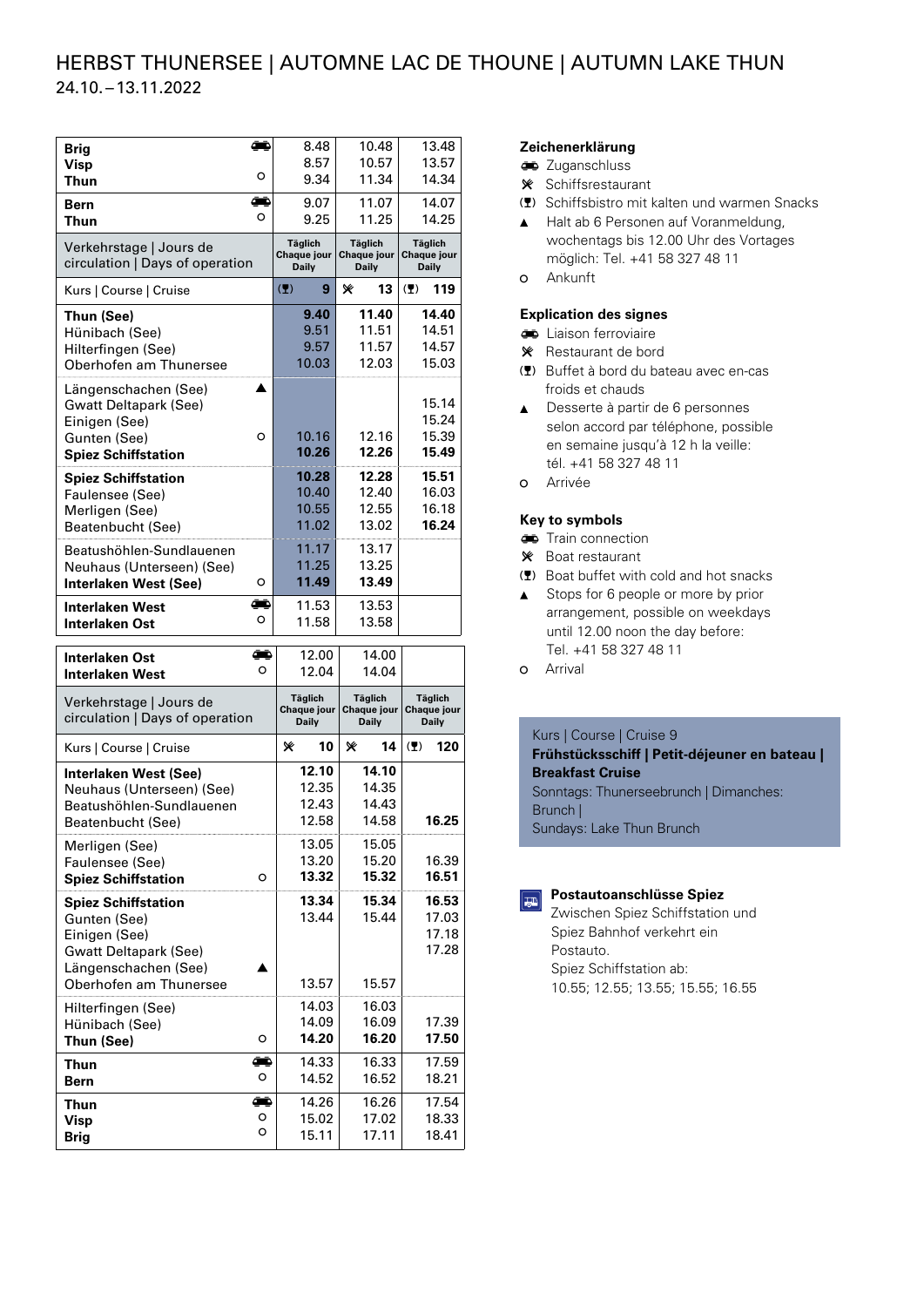# WINTER THUNERSEE | HIVER LAC DE THOUNE | WINTER LAKE THUN

14.11. –10.12.2022

| Brig                                                       | $\overline{\phantom{a}}$ |   | 8.48                                                                 |   | 10.48                                  |
|------------------------------------------------------------|--------------------------|---|----------------------------------------------------------------------|---|----------------------------------------|
| Visp                                                       |                          |   | 8.57                                                                 |   | 10.57                                  |
| Thun                                                       | O                        |   | 9.34                                                                 |   | 11.34                                  |
| Bern                                                       | هة                       |   | 9.07                                                                 |   | 11.07                                  |
| <b>Thun</b>                                                | റ                        |   | 9.25                                                                 |   | 11.25                                  |
| Verkehrstage   Jours de<br>circulation   Days of operation |                          |   | $\overline{ }$<br><b>Sonntag</b><br><b>Dimanche</b><br><b>Sunday</b> |   | <b>Täglich</b><br>Chaque jour<br>Daily |
| Kurs   Course   Cruise                                     |                          | ( | 109                                                                  | × | 13                                     |
| Thun (See)                                                 |                          |   | 9.40                                                                 |   | 11.40                                  |
| Hünibach (See)                                             |                          |   | 9.51                                                                 |   | 11.51                                  |
| Hilterfingen (See)                                         |                          |   | 9.57                                                                 |   | 11.57                                  |
| Oberhofen am Thunersee                                     |                          |   | 10.03                                                                |   | 12.03                                  |
| Gunten (See)                                               |                          |   |                                                                      |   | 12.16                                  |
| <b>Spiez Schiffstation</b>                                 | റ                        |   | 10.24                                                                |   | 12.26                                  |
| <b>Spiez Schiffstation</b>                                 |                          |   |                                                                      |   | 12.28                                  |
| Faulensee (See)                                            |                          |   |                                                                      |   | 12.40                                  |
| Merligen (See)                                             |                          |   |                                                                      |   | 12.55                                  |
| Beatenbucht (See)                                          |                          |   |                                                                      |   | 13.02                                  |
|                                                            |                          |   |                                                                      |   | 13.17                                  |
| Beatushöhlen-Sundlauenen                                   |                          |   |                                                                      |   | 13.25                                  |
| Neuhaus (Unterseen) (See)                                  |                          |   |                                                                      |   |                                        |
| Interlaken West (See)                                      | O                        |   |                                                                      |   | 13.49                                  |
| <b>Interlaken West</b>                                     |                          |   |                                                                      |   | 13.53                                  |
| <b>Interlaken Ost</b>                                      | O                        |   |                                                                      |   | 13.58                                  |
|                                                            |                          |   |                                                                      |   |                                        |

| <b>Interlaken Ost</b><br><b>Interlaken West</b>                                                     | O       |     |                                                         |   | 14.00<br>14.04                                |
|-----------------------------------------------------------------------------------------------------|---------|-----|---------------------------------------------------------|---|-----------------------------------------------|
| Verkehrstage   Jours de<br>circulation   Days of operation                                          |         |     | 7<br><b>Sonntag</b><br><b>Dimanche</b><br><b>Sunday</b> |   | <b>Täglich</b><br>Chaque jour<br><b>Daily</b> |
| Kurs   Course   Cruise                                                                              |         | (2) | 110                                                     | × | 14                                            |
| Interlaken West (See)<br>Neuhaus (Unterseen) (See)<br>Beatushöhlen-Sundlauenen<br>Beatenbucht (See) |         |     |                                                         |   | 14.10<br>14.35<br>14.43<br>14.58              |
| Merligen (See)<br>Faulensee (See)<br><b>Spiez Schiffstation</b>                                     | O       |     |                                                         |   | 15.05<br>15.20<br>15.32                       |
| <b>Spiez Schiffstation</b><br>Gunten (See)<br>Oberhofen am Thunersee                                |         |     | 10.26<br>10.47                                          |   | 15.34<br>15.44<br>15.57                       |
| Hilterfingen (See)<br>Hünibach (See)<br>Thun (See)                                                  | O       |     | 10.53<br>10.59<br>11.10                                 |   | 16.03<br>16.09<br>16.20                       |
| Thun<br><b>Bern</b>                                                                                 | دە<br>O |     | 11.33<br>11.52                                          |   | 16.33<br>16.52                                |
| Thun<br>Visp<br>Brig                                                                                | O<br>O  |     | 11.26<br>12.02<br>12.11                                 |   | 16.26<br>17.02<br>17.11                       |

#### **Zeichenerklärung**

- **zuganschluss**
- $\mathbf{\mathsf{F}}$  Schiffsrestaurant
- (!) Schiffsbistro mit kalten und warmen Snacks
- **o** Ankunft
- **7** Sonntag ohne Feiertage

#### **Explication des signes**

- Liaison ferroviaire
- $\mathbf{\mathsf{R}}$  Restaurant de bord
- (!) Buffet à bord du bateau avec en-cas froids et chauds
- o Arrivée
- **7** Dimanche sans fêtes générale

#### **Key to symbols**

- **Train connection**
- $\mathbf{\mathsf{M}}$  Boat restaurant
- (!) Boat buffet with cold and hot snacks
- o Arrival
- **7** Sunday without Public Holidays

Kurs | Course | Cruise 109/110 **Thunerseebrunch Dimanches: Brunch Lake Thun Brunch**

| ۰, |
|----|

#### **Postautoanschlüsse Spiez**

Zwischen Spiez Schiffstation und Spiez Bahnhof verkehrt ein Postauto. Spiez Schiffstation ab: 10.55; 12.55; 15.55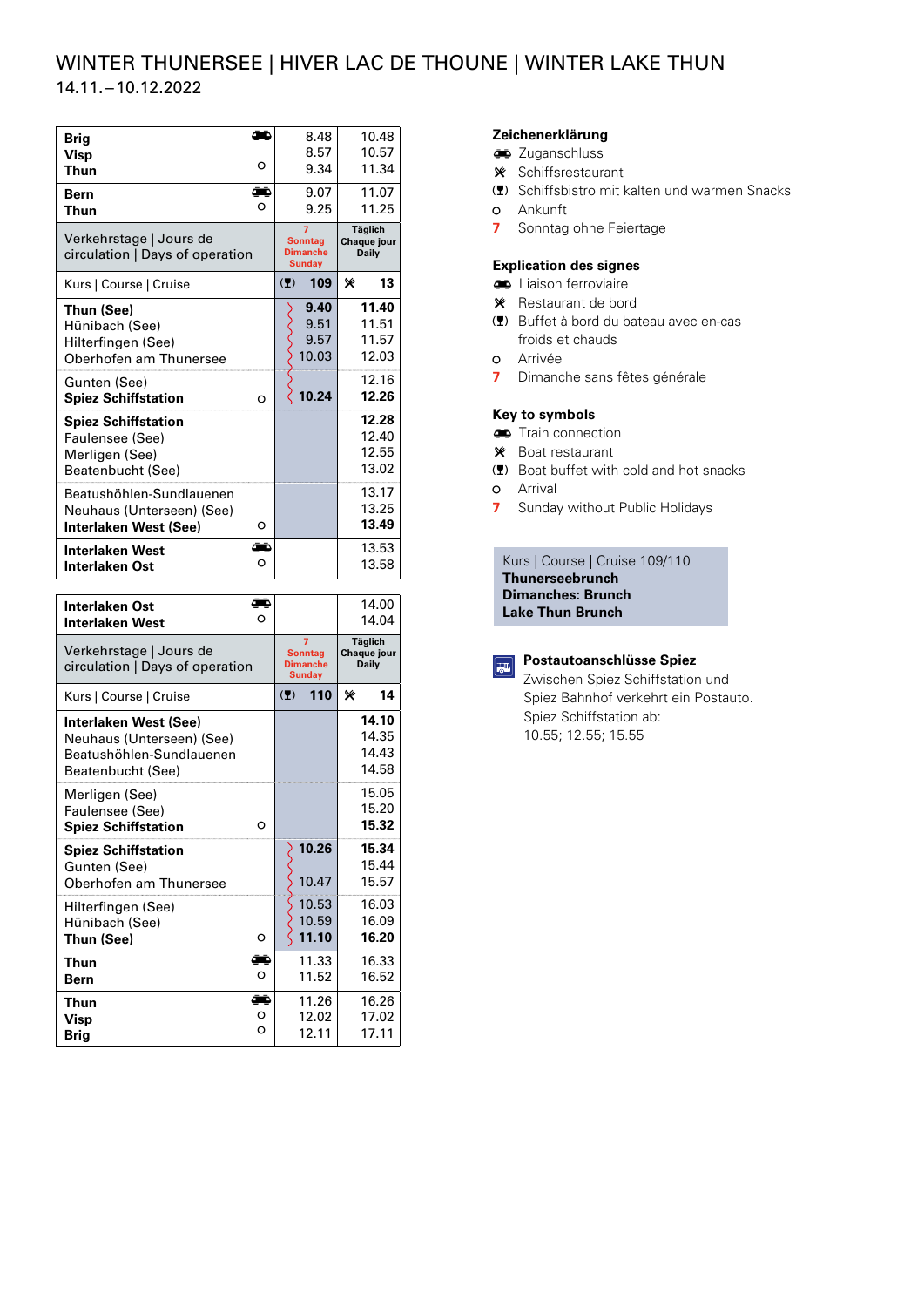# Fahrplan Brienzersee Horaires lac de Brienz | Timetable Lake Brienz

# FRÜHLING | PRINTEMPS | SPRING

9.4.–25.5.2022

Bönigen

**Bern**

**Interlaken Ost Interlaken West**

**Interlaken Ost (See)** o

| <b>Bern</b>                                                |         | 9.04                                          | 11.04                                         | 12.04                                         | 14.04                                         |
|------------------------------------------------------------|---------|-----------------------------------------------|-----------------------------------------------|-----------------------------------------------|-----------------------------------------------|
| <b>Interlaken West</b>                                     |         | 9.53                                          | 11.53                                         | 12.53                                         | 14.53                                         |
| <b>Interlaken Ost</b>                                      | $\circ$ | 9.58                                          | 11.58                                         | 12.58                                         | 14.58                                         |
|                                                            |         | <b>Täglich</b>                                | <b>Täglich</b>                                | <b>Täglich</b>                                | <b>Täglich</b>                                |
| Verkehrstage   Jours de<br>circulation   Days of operation |         | Chaque jour<br><b>Daily</b>                   | Chaque jour<br><b>Daily</b>                   | Chaque jour<br>Daily                          | Chaque jour<br>Daily                          |
| Kurs   Course   Cruise                                     |         | (2)<br>61                                     | ×<br>65                                       | $(\mathcal{K})$<br>67                         | $($ $\blacktriangledown)$<br>71               |
| Interlaken Ost (See)                                       |         | 10.07                                         | 12.07                                         | 13.07                                         | 15.07                                         |
| Bönigen                                                    |         | 10.25                                         | 12.25                                         | 13.25                                         | 15.25                                         |
| Ringgenberg (See)                                          |         |                                               | 12.33                                         | 13.33                                         | 15.33                                         |
| Niederried (See)                                           |         |                                               |                                               | 13.43                                         |                                               |
| <b>Iseltwald (See)</b>                                     | $\circ$ | 10.45                                         | 12.51                                         | 13.51                                         | 15.51                                         |
| <b>Iseltwald (See)</b>                                     |         | 10.46                                         | 12.52                                         | 13.52                                         | 15.52                                         |
| Oberried (See)                                             |         | 10.56                                         |                                               |                                               |                                               |
| Giessbach See                                              |         | 11.09                                         | 13.09                                         | 14.09                                         | 16.09                                         |
| Brienz (See)                                               | O       | 11.20                                         | 13.20                                         | 14.20                                         | 16.20                                         |
| <b>Brienz</b>                                              | æ       | 11.25                                         | 13.25                                         | 14.25                                         | 16.25                                         |
| <b>Meiringen</b>                                           | O       | 11.35                                         | 13.35                                         | 14.35                                         | 16.35                                         |
| Luzern                                                     | O       | 12.55                                         | 14.55                                         | 15.55                                         | 17.55                                         |
|                                                            |         |                                               |                                               |                                               |                                               |
| Luzern                                                     | æ       | 10.06                                         | 12.06                                         | 13.06                                         | 15.06                                         |
| <b>Meiringen</b>                                           |         | 11.22                                         | 13.22                                         | 14.22                                         | 16.22                                         |
| <b>Brienz</b>                                              | O       | 11.33                                         | 13.33                                         | 14.33                                         | 16.33                                         |
| Verkehrstage   Jours de<br>circulation   Days of operation |         | <b>Täglich</b><br>Chaque jour<br><b>Daily</b> | <b>Täglich</b><br>Chaque jour<br><b>Daily</b> | <b>Täglich</b><br>Chaque jour<br><b>Daily</b> | <b>Täglich</b><br>Chaque jour<br><b>Daily</b> |
| Kurs   Course   Cruise                                     |         | $(\mathcal{K})$<br>62                         | ٧é<br>66                                      | $(\mathcal{K})$<br>68                         | (2)<br>72                                     |
| <b>Brienz (See)</b>                                        |         | 11.40                                         | 13.40                                         | 14.40                                         | 16.40                                         |
| Giessbach See                                              |         | 11.51                                         | 13.51                                         | 14.51                                         | 16.51                                         |
| Oberried (See)                                             |         |                                               |                                               | 15.06                                         |                                               |
| <b>Iseltwald (See)</b>                                     | O       | 12.07                                         | 14.07                                         | 15.16                                         | 17.07                                         |
| <b>Iseltwald (See)</b>                                     |         | 12.08                                         | 14.08                                         | 15.17                                         | 17.08                                         |
| Niederried (See)                                           |         | 12.17                                         |                                               |                                               |                                               |
| Ringgenberg (See)                                          |         | 12.28                                         | 14.28                                         |                                               | 17.28                                         |

12.28 12.35 **12.53**

13.00 13.04 13.52

ô Ä Ä

14.28 14.35 **14.53**

15.00 15.04 15.52 15.35 **15.53**

16.00 16.04 16.52 17.28 17.35 **17.53**

18.00 18.04 18.52

#### **Zeichenerklärung**

- **zuganschluss**
- $\mathbf{\times}$  Schiffsrestaurant
- (\*) Schiffsrestaurant mit eingeschränktem Angebot
- (!) Schiffsbistro mit kalten und warmen Snacks
- Ä Ankunft

#### **Explication des signes**

- **ED** Liaison ferroviaire
- $\mathcal K$  Restaurant de bord
- (\*) Restaurant de bord à offre limitée
- (!) Buffet à bord du bateau avec en-cas froids et chauds
- o Arrivée

#### **Key to symbols**

- Train connection
- \* Boat restaurant
- (**)** Boat restaurant with limited choice
- (!) Boat buffet with cold and hot snacks
- o Arrival

#### Kurs | Course | Cruise 61

**Frühstücksschiff Petit-déjeuner en bateau Breakfast Cruise**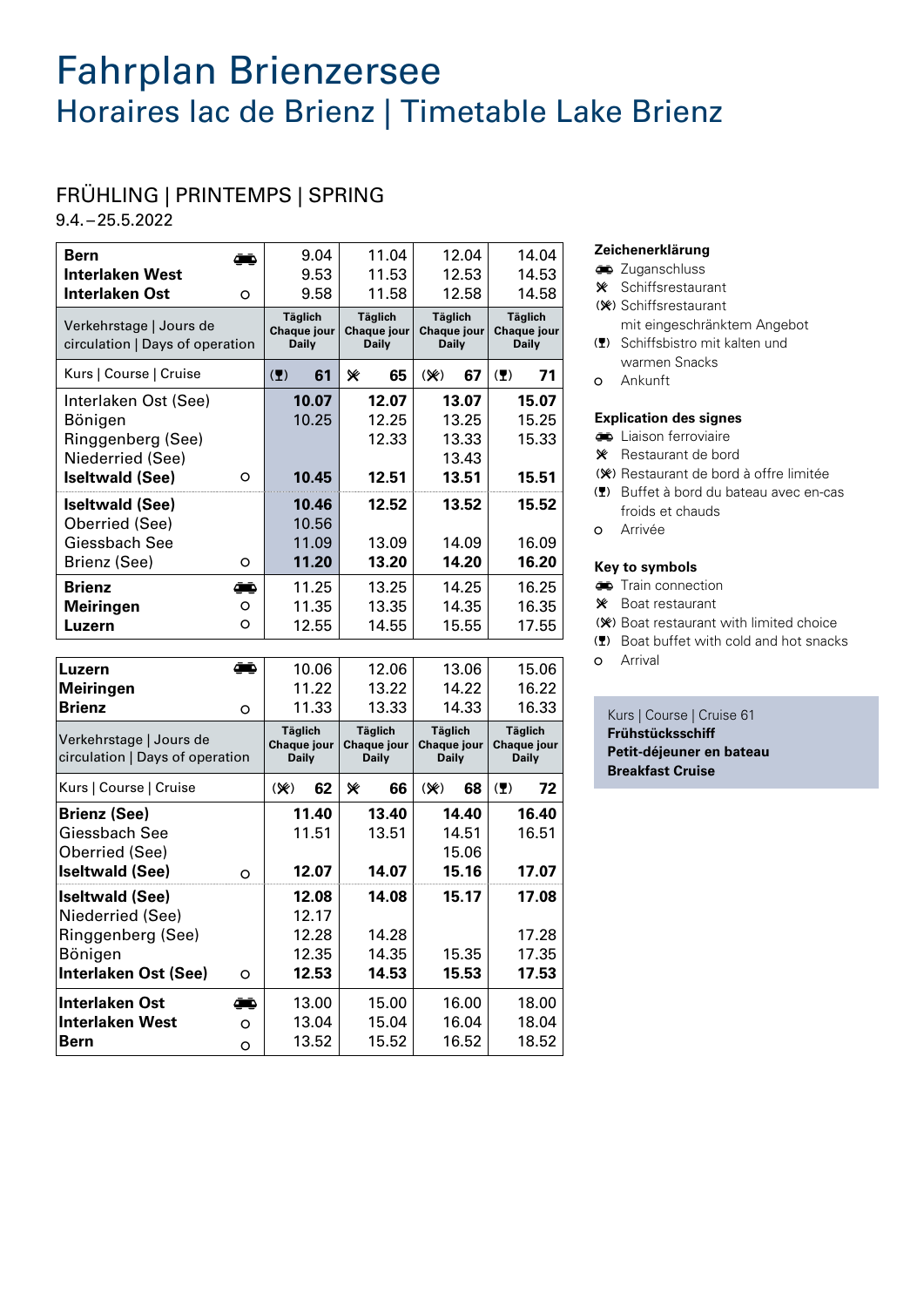# SOMMER BRIENZERSEE | ÉTÉ LAC DE BRIENZ | SUMMER LAKE BRIENZ

26.5. –18.9.2022

| <b>Bern</b><br><b>Interlaken West</b><br><b>Interlaken Ost</b><br>O                                           | 8.04<br>8.53<br>8.58                 | 10.04<br>10.53<br>10.58          | 11.04<br>11.53<br>11.58          | 13.04<br>13.53<br>13.58          | 14.04<br>14.53<br>14.58                                                                       | 18.04<br>18.53<br>18.58                                                  |
|---------------------------------------------------------------------------------------------------------------|--------------------------------------|----------------------------------|----------------------------------|----------------------------------|-----------------------------------------------------------------------------------------------|--------------------------------------------------------------------------|
| Verkehrstage   Jours de<br>circulation   Days of operation                                                    | <b>Täglich</b><br><b>Daily</b>       | <b>Täglich</b><br><b>Daily</b>   | <b>Täglich</b><br><b>Daily</b>   | <b>Täglich</b><br><b>Daily</b>   | <b>Täglich</b><br>Chaque jour Chaque jour Chaque jour Chaque jour Chaque jour<br><b>Daily</b> | 6<br><b>Samstag</b><br><b>Samedi</b><br><b>Saturday</b><br>$25.6 - 27.8$ |
| Kurs   Course   Cruise                                                                                        | (<br>59                              | 63<br>₩<br>는 꼬                   | ≫<br>65                          | ₩<br>69<br>스 프                   | (2)<br>71                                                                                     | ×<br>79<br>┷                                                             |
| Interlaken Ost (See)<br>Bönigen<br>Ringgenberg (See)<br>Niederried (See)<br><b>Iseltwald (See)</b><br>$\circ$ | 9.07<br>9.25<br>9.33<br>9.43<br>9.51 | 11.07<br>11.25<br>11.33<br>11.51 | 12.07<br>12.25<br>12.45          | 14.07<br>14.25<br>14.33<br>14.51 | 15.07<br>15.25<br>15.45                                                                       | 19.07<br>19.25<br>19.33<br>19.51                                         |
| <b>Iseltwald (See)</b><br>Oberried (See)<br>Giessbach See<br>Brienz (See)<br>$\circ$                          | 9.52<br>10.09<br>10.20               | 11.52<br>12.09<br>12.20          | 12.46<br>12.56<br>13.09<br>13.20 | 14.52<br>15.09<br>15.20          | 15.46<br>15.56<br>16.09<br>16.20                                                              | 19.52<br>20.09<br>20.20                                                  |
| <b>Brienz</b><br>هه<br><b>Meiringen</b><br>$\circ$<br>Luzern<br>O                                             | 10.25<br>10.35<br>11.55              | 12.25<br>12.35<br>13.55          | 13.25<br>13.35<br>14.55          | 15.25<br>15.35<br>16.55          | 16.25<br>16.35<br>17.55                                                                       | 20.25<br>20.36<br>21.55                                                  |
| 344<br><b>Brienz BRB</b><br><b>Brienzer Rothorn</b><br>$\circ$                                                | $*10.45$<br>11.43                    | $*12.58$<br>* 13.57              | $*13.58$<br>* 14.57              | 16.36<br>17.31                   | $*16.36$<br>* 17.31                                                                           |                                                                          |

| ₩       |                                 | $*11.15$                       | $*12.20$                       | $*14.28$                | $*15.28$                       |                                                                          |
|---------|---------------------------------|--------------------------------|--------------------------------|-------------------------|--------------------------------|--------------------------------------------------------------------------|
| $\circ$ |                                 | $*12.20$                       | 13.30                          | * 15.32                 | * 16.32                        |                                                                          |
| هه      | 10.06                           | 11.06                          | 12.06                          | 14.06                   | 15.06                          | 19.06                                                                    |
|         | 11.22                           | 12.22                          | 13.22                          | 15.22                   | 16.22                          | 20.20                                                                    |
| $\circ$ | 11.33                           | 12.33                          | 13.33                          | 15.33                   | 16.33                          | 20.31                                                                    |
|         | <b>Täglich</b><br><b>Daily</b>  | <b>Täglich</b><br><b>Daily</b> | <b>Täglich</b><br><b>Daily</b> | Täglich<br><b>Daily</b> | <b>Täglich</b><br><b>Daily</b> | ĥ<br><b>Samstag</b><br><b>Samedi</b><br><b>Saturdav</b><br>$25.6 - 27.8$ |
|         | (2)<br>60                       | 64<br>X<br>스 표                 | ×<br>66                        | 70<br><b>X</b><br>스 표   | (2)<br>72                      | 80<br>×<br>┷                                                             |
|         | 10.40                           | 12.40                          | 13.40                          | 15.40                   | 16.40                          | 20.40                                                                    |
|         | 10.51                           | 12.51                          | 13.51                          | 15.51                   | 16.51                          | 20.51                                                                    |
|         | 11.06                           |                                |                                |                         |                                |                                                                          |
| O       | 11.16                           | 13.07                          | 14.07                          | 16.07                   | 17.07                          | 21.07                                                                    |
|         | 11.17                           | 13.08                          | 14.08                          | 16.08                   | 17.08                          | 21.08                                                                    |
|         |                                 |                                | 14.17                          |                         | 17.17                          |                                                                          |
|         |                                 | 13.28                          | 14.28                          | 16.28                   | 17.28                          | 21.28                                                                    |
|         | 11.35                           | 13.35                          | 14.35                          | 16.35                   | 17.35                          | 21.35                                                                    |
| O       | 11.53                           | 13.53                          | 14.53                          | 16.53                   | 17.53                          | 21.53                                                                    |
| œ       | 12.00                           | 14.00                          | 15.00                          | 17.00                   | 18.00                          | 22.00                                                                    |
| $\circ$ | 12.04                           | 14.04                          | 15.04                          | 17.04                   | 18.04                          | 22.04                                                                    |
|         |                                 |                                |                                |                         |                                |                                                                          |
|         | circulation   Days of operation |                                |                                |                         |                                | Chaque jour Chaque jour Chaque jour Chaque jour Chaque jour              |

Kurs | Course | Cruise 59/60

**Frühstücksschiff | Petit-déjeuner en bateau | Breakfast Cruise**

Kurs | Course | Cruise 63/64, 69/70 **Dampfschiff Lötschberg** (mit Spielkajüte) **Bateau à vapeur Lötschberg** (avec cabine du jeux) **Paddle steamer Lötschberg** (with play cabine)

Kurs | Course | Cruise 79/80 **Abendrundfahrt vom 25.6. bis 27.8.** auf dem Dampfschiff Lötschberg **Promenade du soir du 25.6. au 27.8.**  sur le bateau à vapeur Lötschberg **Evening round cruise from 25.6 to 27.8.**  on paddle steamer Lötschberg

#### **Zeichenerklärung**

- **ED** Zuganschluss
- q Schiffsrestaurant
- () Schiffsrestaurant mit eingeschränktem Angebot
- (!) Schiffsbistro mit kalten und warmen Snacks
- $\triangle$  Dampfschiff Lötschberg (Änderungen vorbehalten)
- ~ Spielkajüte für Kinder ab 4 Jahren
- Ä Ankunft
- **6** Samstags

#### **Explication des signes**

- Liaison ferroviaire
- \* Restaurant de bord
- (\*) Restaurant de bord à offre limitée
- (!) Buffet à bord du bateau avec en-cas froids et chauds
- $\triangle$  Bateau a vapeur Lötschberg (sous réserve de modifications)
- $\bullet$  Cabine de jeux à partir de 4 ans
- o Arrivée
- **6** Samedis

#### **Key to symbols**

- **Train connection**
- \* Boat restaurant
- (\*) Boat restaurant with limited choice
- (!) Boat buffet with cold and hot snacks
- $\triangle$  Paddle steamer Lötschberg (subject to change)
- $\mathbf{\mathfrak{C}}$  Play cabin for children aged 4 and over
- o Arrival
- **6** Saturdays

- ô **Zusätzliche Verbindung Giessbach See** Mit dem Zug ab Interlaken Ost 16.04, Brienz an 16.21 umsteigen aufs Schiff Brienz See ab 16.40, Giessbach See an 16.51
- ô **Liaison supplémentaire pour Giessbach See** Avec le train en partance d'Interlaken Ost à 16 h 04, arrivée à Brienz à 16 h 21, embarquement sur le bateau à Brienz See à 16 h 40, arrivée à Giessbach See à 16 h 51
- ô **Additional connection Giessbach See** Train dep. Interlaken Ost 16.04, arr. Brienz 16.21 Change over to the boat, dep. Brienz See 16.40, arr. Giessbach See 16.51
- **\*** Täglich vom 4.6. bis 23.10. Tous les jours du 4.6. au 23.10. Daily from 4.6. to 23.10.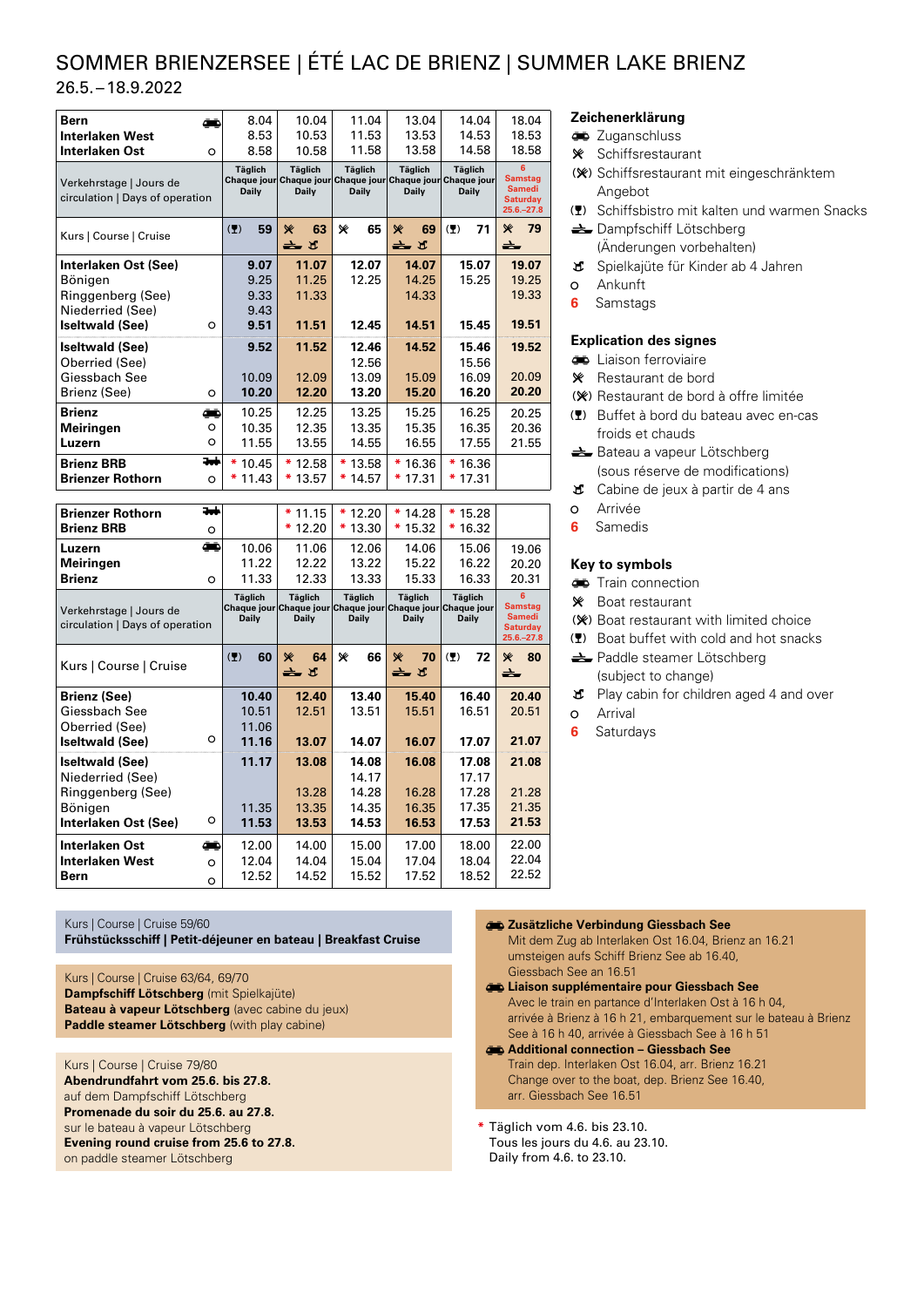### HERBST BRIENZERSEE | AUTOMNE LAC DE BRIENZ | AUTUMN LAKE BRIENZ 19.9. –23.10.2022

| Bern                                                       | −       | 9.04                                          | 11.04                                  | 12.04                                  | 14.04                                  |
|------------------------------------------------------------|---------|-----------------------------------------------|----------------------------------------|----------------------------------------|----------------------------------------|
| <b>Interlaken West</b>                                     |         | 9.53                                          | 11.53                                  | 12.53                                  | 14.53                                  |
| <b>Interlaken Ost</b>                                      | O       | 9.58                                          | 11.58                                  | 12.58                                  | 14.58                                  |
| Verkehrstage   Jours de<br>circulation   Days of operation |         | <b>Täglich</b><br>Chaque jour<br><b>Daily</b> | Täglich<br>Chaque jour<br><b>Daily</b> | Täglich<br>Chaque jour<br><b>Daily</b> | <b>Täglich</b><br>Chaque jour<br>Daily |
| Kurs   Course   Cruise                                     |         | 61<br>(2)                                     | ₩<br>65                                | 67<br>$(\mathcal{K})$                  | 71<br>(2)                              |
| Interlaken Ost (See)                                       |         | 10.07                                         | 12.07                                  | 13.07                                  | 15.07                                  |
| Bönigen                                                    |         | 10.25                                         | 12.25                                  | 13.25                                  | 15.25                                  |
| Ringgenberg (See)                                          |         |                                               | 12.33                                  | 13.33                                  | 15.33                                  |
| Niederried (See)                                           |         |                                               |                                        | 13.43                                  |                                        |
| <b>Iseltwald (See)</b>                                     | $\circ$ | 10.45                                         | 12.51                                  | 13.51                                  | 15.51                                  |
| <b>Iseltwald (See)</b>                                     |         | 10.46                                         | 12.52                                  | 13.52                                  | 15.52                                  |
| Oberried (See)                                             |         | 10.56                                         |                                        |                                        |                                        |
| Giessbach See                                              |         | 11.09                                         | 13.09                                  | 14.09                                  | 16.09                                  |
| <b>Brienz (See)</b>                                        | O       | 11.20                                         | 13.20                                  | 14.20                                  | 16.20                                  |
| <b>Brienz</b>                                              |         | 11.25                                         | 13.25                                  | 14.25                                  | 16.25                                  |
| <b>Meiringen</b>                                           |         | 11.35                                         | 13.35                                  | 14.35                                  | 16.35                                  |
| Luzern                                                     | O       | 12.55                                         | 14.55                                  | 15.55                                  | 17.55                                  |
| <b>Brienz BRB</b>                                          | ≖       | 11.45                                         | 13.58                                  | 14.58                                  | 16.36                                  |
| <b>Brienzer Rothorn</b>                                    | $\circ$ | 12.45                                         | 14.57                                  | 15.57                                  | 17.31                                  |
|                                                            |         |                                               |                                        |                                        |                                        |

| <b>Brienzer Rothorn</b><br>12.20<br>13.28<br><b>Brienz BRB</b><br>13.30<br>14.32<br>$\circ$<br>10.06<br>12.06<br>13.06<br>Luzern<br>—<br>11.22<br>14.22<br><b>Meiringen</b><br>13.22<br>O<br><b>Brienz</b><br>11.33<br>13.33<br>14.33<br>O<br><b>Täglich</b><br>Täglich<br>Täglich<br>Verkehrstage   Jours de<br>Chaque jour<br>Chaque jour<br>Chaque jour<br>circulation   Days of operation<br><b>Daily</b><br><b>Daily</b><br><b>Daily</b><br>Kurs   Course   Cruise<br>62<br>⋇<br>68<br>$(\mathcal{K})$<br>66<br>$(\mathcal{K})$<br><b>Brienz (See)</b><br>11.40<br>13.40<br>14.40<br>Giessbach See<br>11.51<br>14.51<br>13.51<br>Oberried (See)<br>15.06<br><b>Iseltwald (See)</b><br>12.07<br>14.07<br>15.16<br>$\circ$<br><b>Iseltwald (See)</b><br>12.08<br>14.08<br>15.17<br>Niederried (See)<br>12.17<br>Ringgenberg (See)<br>12.28<br>14.28<br>12.35<br>14.35<br>15.35<br>Bönigen<br>Interlaken Ost (See)<br>12.53<br>14.53<br>15.53<br>O<br>Interlaken Ost<br>13.00<br>15.00<br>16.00 |                        |       |       |       |                                  |
|---------------------------------------------------------------------------------------------------------------------------------------------------------------------------------------------------------------------------------------------------------------------------------------------------------------------------------------------------------------------------------------------------------------------------------------------------------------------------------------------------------------------------------------------------------------------------------------------------------------------------------------------------------------------------------------------------------------------------------------------------------------------------------------------------------------------------------------------------------------------------------------------------------------------------------------------------------------------------------------------------|------------------------|-------|-------|-------|----------------------------------|
|                                                                                                                                                                                                                                                                                                                                                                                                                                                                                                                                                                                                                                                                                                                                                                                                                                                                                                                                                                                                   |                        |       |       |       | 15.28<br>16.32                   |
|                                                                                                                                                                                                                                                                                                                                                                                                                                                                                                                                                                                                                                                                                                                                                                                                                                                                                                                                                                                                   |                        |       |       |       | 15.06<br>16.22<br>16.33          |
|                                                                                                                                                                                                                                                                                                                                                                                                                                                                                                                                                                                                                                                                                                                                                                                                                                                                                                                                                                                                   |                        |       |       |       | <b>Täglich</b>                   |
|                                                                                                                                                                                                                                                                                                                                                                                                                                                                                                                                                                                                                                                                                                                                                                                                                                                                                                                                                                                                   |                        |       |       |       | Chaque jour<br><b>Daily</b>      |
|                                                                                                                                                                                                                                                                                                                                                                                                                                                                                                                                                                                                                                                                                                                                                                                                                                                                                                                                                                                                   |                        |       |       |       | 72<br>(2)                        |
|                                                                                                                                                                                                                                                                                                                                                                                                                                                                                                                                                                                                                                                                                                                                                                                                                                                                                                                                                                                                   |                        |       |       |       | 16.40<br>16.51<br>17.07          |
|                                                                                                                                                                                                                                                                                                                                                                                                                                                                                                                                                                                                                                                                                                                                                                                                                                                                                                                                                                                                   |                        |       |       |       | 17.08<br>17.28<br>17.35<br>17.53 |
| $\circ$<br>13.52<br>16.52<br>15.52<br>Bern<br>O                                                                                                                                                                                                                                                                                                                                                                                                                                                                                                                                                                                                                                                                                                                                                                                                                                                                                                                                                   | <b>Interlaken West</b> | 13.04 | 15.04 | 16.04 | 18.00<br>18.04<br>18.52          |

#### **Zeichenerklärung**

- **Zuganschluss**
- $\mathbf{\mathsf{F}}$  Schiffsrestaurant
- (\*) Schiffsrestaurant mit eingeschränktem Angebot
- (!) Schiffsbistro mit kalten und warmen Snacks
- o Ankunft

#### **Explication des signes**

- Liaison ferroviaire
- $\mathbf{\mathsf{K}}$  Restaurant de bord
- (\*) Restaurant de bord à offre limitée
- (!) Buffet à bord du bateau avec en-cas froids et chauds
- o Arrivée

#### **Key to symbols**

- **Train connection**
- \* Boat restaurant
- () Boat restaurant with limited choice
- (!) Boat buffet with cold and hot snacks o Arrival
- 

Kurs | Course | Cruise 61 **Frühstücksschiff Petit-déjeuner en bateau Breakfast Cruise**